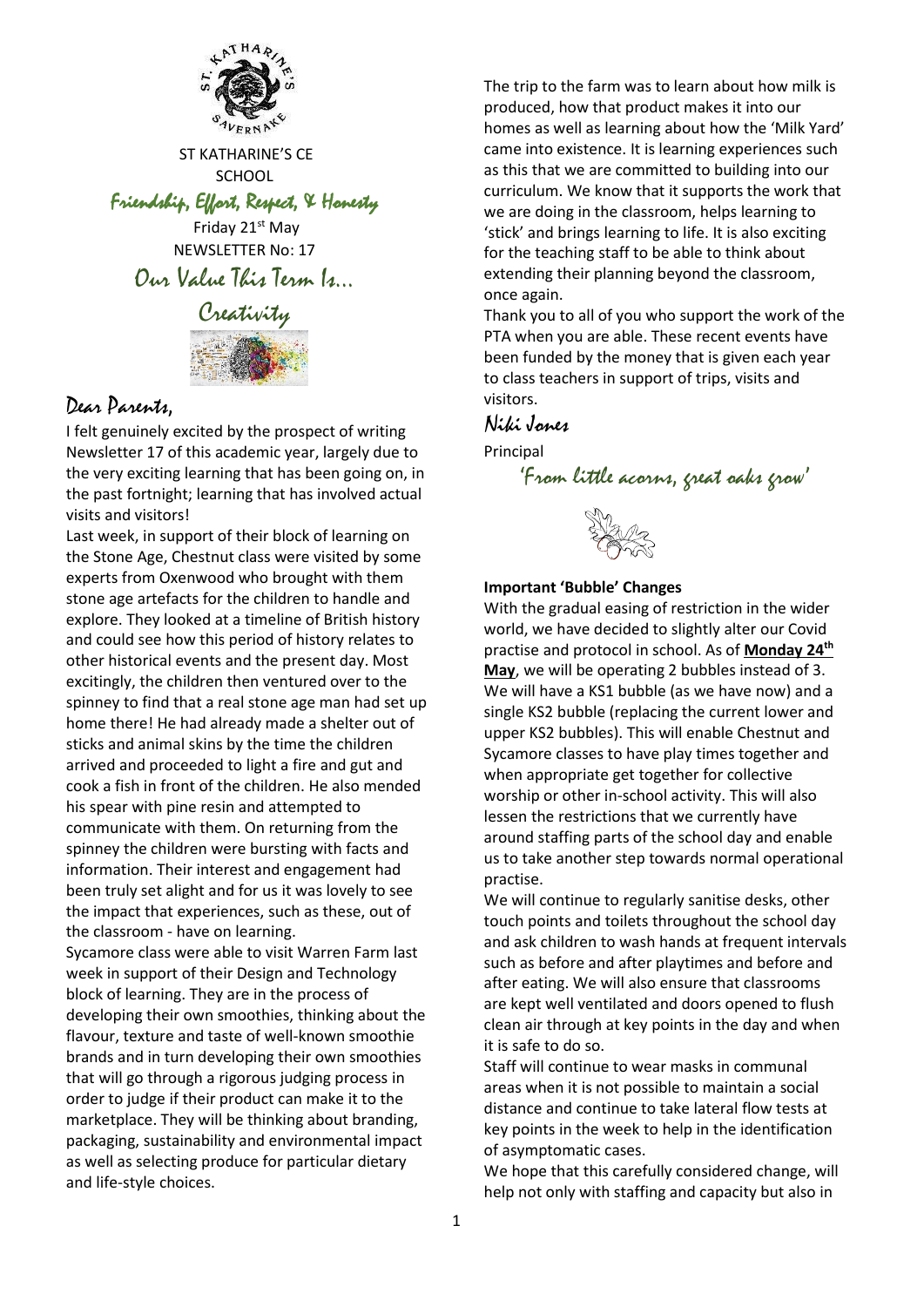supporting the children to socialise a little more outside of current classes. From **Monday** we will also be condensing our morning drop off times. **8:45 – 8:55**: Hazel and Oak classes (KS1) + older siblings

**8:55 – 9:05:** Chestnut and Sycamore classes (KS2) **All children will have arrived by 9:05 at the latest.** This represents a 'nearly' normal start to the day and ensures that we have lost as little of our learning time to Covid related operations as is

possible. **We will continue with our staggered end to the day – there is no change to pick up times.** This enables adults to continue to maintain social distance and eases parking and congestion that we want to avoid at the present time.

We would like to look forward to a time when we can treat the whole school as one bubble. This would not be until 21<sup>st</sup> June at the earliest and will of course very much depend on the guidance to schools at this time. We will keep you informed at every step of our decision making.

#### **Statutory Changes to the Sex and Relationships Curriculum**

Many of you may already be aware there have been some significant changes to the way we are expected to teach SRE across all Key Stages. Those changes became statutory as of September 2020 and schools have been given until September 2021 to ensure that these are fully implemented. As part of that process, it is our duty as schools to consult with parents; in the first instance on the SRE policy and thereafter supporting parents to understand how SRE and PSHE (*personal, social and health education*) are taught and the themes that are being covered.

Please find attached the draft policy that is being sent to you today for consultation. Once parents have had this opportunity for comment, this policy will be agreed by our local governing body (LGB) when they next meet in July. We have used the agreed Excalibur model policy as our starting point and have ensured that it is personalised for our setting. As such, parents can be confident that our approach is in line with other primary schools in the trust and has been developed with input from a wide group of professionals.

We have recently purchased a new scheme of work for PSHE (including SRE), called Jigsaw. This is a set of teaching plans and resources used by many schools and it will support our teachers in the highquality delivery of the new statutory content.

#### Please also find attached the Jigsaw guide to SRE for parents.

In September I would like to set up a small working party of parents to act as 'parent experts' on our SRE/PSHE curriculum. I would like to work with this group to introduce them to the Jigsaw materials, provide opportunities for that group to see lessons in practise and join in discussion with me and class teachers. This group can then support other parents when questions arise. If you would be keen to get involved in that working party, please send an email to our admin address with your expression of interest.

#### **Mrs Phillips**

Some of you may not know Mrs Phillips (mum to Charlotte in year 5) but she has been very quietly, with no fuss at all, looking after the plants and planters at St Katharine's for several years. She is the sole reason we have beautiful hanging baskets, watered planters and tidy willow domes. There was an occasion, a couple of summers ago, that she even took it upon herself to rebuild the wall around the base of the apple tree. Sam will not thank me for this special paragraph in the newsletter, but I feel that it is important to say thank you properly from time to time. We do not have a caretaker but we do have someone who takes a lot of care. We are enormously grateful. Thank you, Sam, from all of us!

#### **Careful Driving Please**

Several parents have commented recently on a lack of careful driving in the lane. Please adhere to our (community agreed) speed limit of 20mph in order that we keep everyone safe. Please also make use of the passing places in the lane to give way to oncoming traffic if people have been waiting for a while. We do try to avoid a build up of traffic at the road end of the lane as this becomes dangerous if people are stationary on the main road. We all have, what we think are, legitimate reasons to forget our courtesy at times but as a small community it seems we have a duty to each other to be kind and respectful. Please also avoid driving on the verges. Inevitably there is a footprint being left by the volume of traffic in the lane. Please do your bit to keep that to a minimum. Thank you for your help with this.